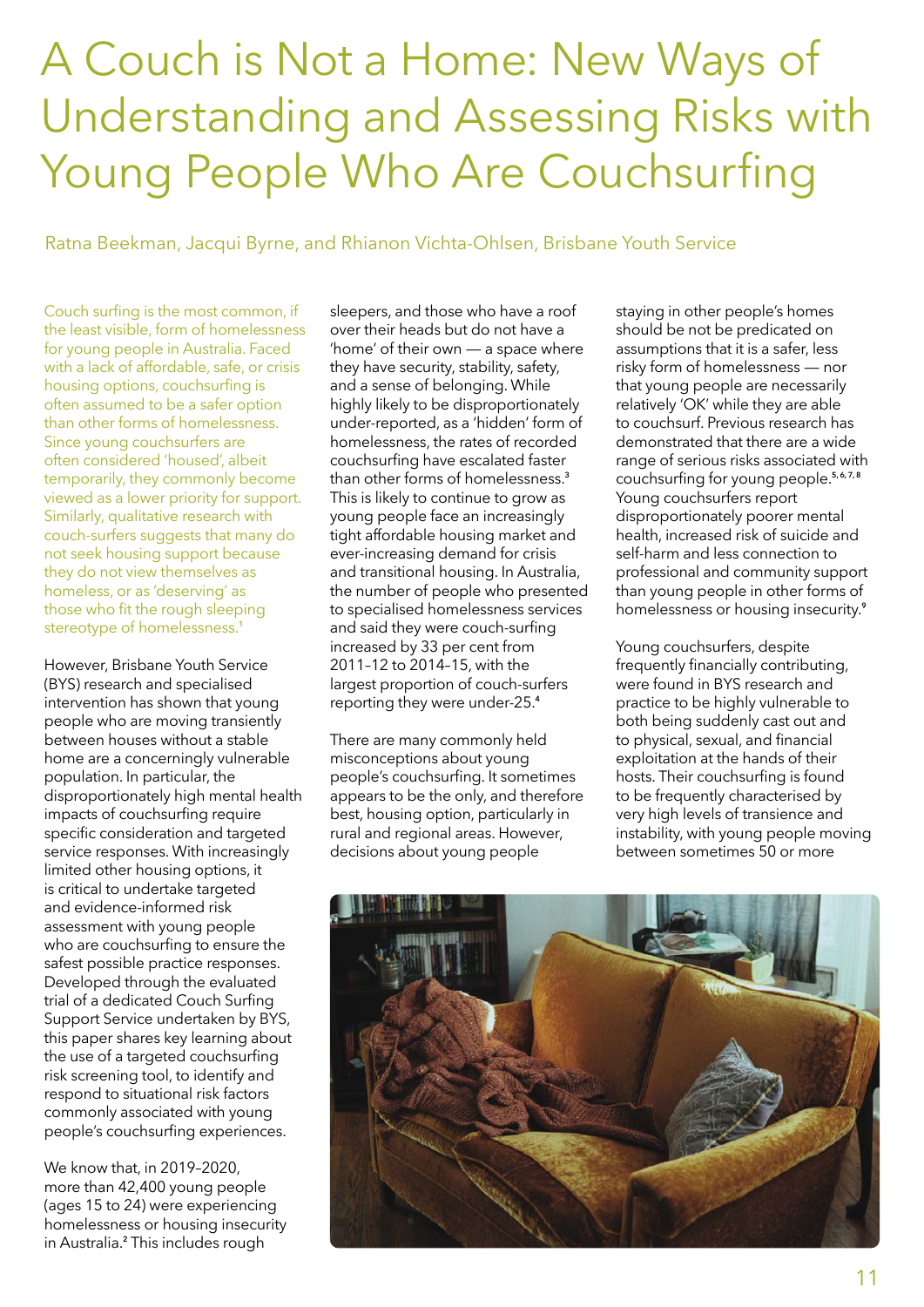different places during their period of couchsurfing. Young couchsurfers report very high levels of anxiety about 'where next, what next?'. The instability itself also becomes a barrier to stable income and finding housing, as well as to education, employment, social connection, and personal relationships.

In 2018, quantitative analysis of more than 800 BYS client records identified concerning patterns of demographics and co-occurring issues and risks of young people couchsurfing.**<sup>10</sup>** This evidence was used to design a targeted intervention for young couchsurfers, funded by the Queensland Mental Health Commission. This evaluated trial aimed to increase practice knowledge and develop tools for effective responses to the risks associated with young people couchsurfing.

Through this initiative, a targeted **Risk Screening Tool was developed,** which was trialled with young people using the dedicated Couch Surfing Service and in generalist housing intake service, before finally being refined into a tool suitable for use in multiple contexts. The Risk Screening Tool was designed to be used to enable workers to better understand, assess, and respond to risks experienced by young people in the context of their couchsurfing environments. The questions within the tool were formulated based on risks already identified through the previous research; risks commonly recognised in the wider homelessness sector (such as substance use risks); and also some of the lesseracknowledged, but found to be common risks, associated with how young people find and negotiate couchsurfing arrangements.

Specifically, the Risk Screening Tool quides workers in assessing:

- a) young people's access to basic necessities while couchsurfing
- b) young people's access to privacy including sleeping and bathroom arrangements
- c) the expectations of hosts — what are young people expected to do in return for accommodation?



- d) the mental and emotional health impacts of being in the couchsurfing environment, and of the couchsurfing experience itself
- e) access to support networks appropriate to their needs
- f) alcohol and other drug, (AOD) use and exposure within, around, or arising from the living environment
- g) physical safety risks including violence, health risks, criminal behaviours, abuse, assault etc.

The Risk Screening Tool was used to gather data about risk patterns and as a pre/post intervention measure of change in young people's couchsurfing risks. The 42.5 per cent of young people identified being as 'high' or 'very high' overall risk level at intake to the service reduced to 3.5 per cent (one young person only) post support. For the 50 per cent of young people who were found to be at a medium risk level, mental health issues and a lack of support for mental health were found to be key risk factors.

For the young people at highest risk, it was clear that they were in highly unstable and insecure living situations that frequently lacked access to basic necessities such as food, facilities to wash, clean bedding, or a bed at all. They are often uncomfortable or unsafe due to a lack of privacy or space to themselves. They are often

disconnected from support — largely because they don't know where to go — are not connected to peers for word-of-mouth, or do not feel eligible for homelessness support because they, technically, have a place to stay. Thus, they frequently remain in unsafe situations as long as they can, and only reach out for help when they have to leave. High-risk levels of AOD use and physical safety concerns were found in some environments. The critical questions were around the expectations of staying, and the mental health impacts of couchsurfing. These assessments showed that young people's mental health was a significant concern while couchsurfing and, as such, required specialist responses to stabilise their safety while couchsurfing and alternative housing options were sought.

The Risk Screening Tool was found to serve multiple purposes in a homelessness practice environment. It achieved its intended purpose of effectively guiding workers to ask less common but important questions that enabled identification of risks that may otherwise have been over-looked if 'a roof over your head' was the primary focus. While in some circumstances this led to rejecting the couchsurfing arrangement as a safe option, in other situations young people were able to be supported with additional referrals and interventions that mitigated those risks.

Concurrently, the tool served an educative purpose in building young people's capacity to self-assess risks of their wellbeing. The questions served to increased awareness about the potential risks of couchsurfing, enabling young people to increase their knowledge and confidence in making safer, better-informed choices around where and who to stay with and how to negotiate places to stay in future. Likewise, the tool also served an educative purpose for generalist housing workers who had not previously unpacked the complexity of couchsurfing. The tool was also used to guide conversation with family members, couch providers and other services who contacted the Couch Surfing Service for information and advice. Raising awareness of the common risks associated with couchsurfing, assumedly resulted in enhanced